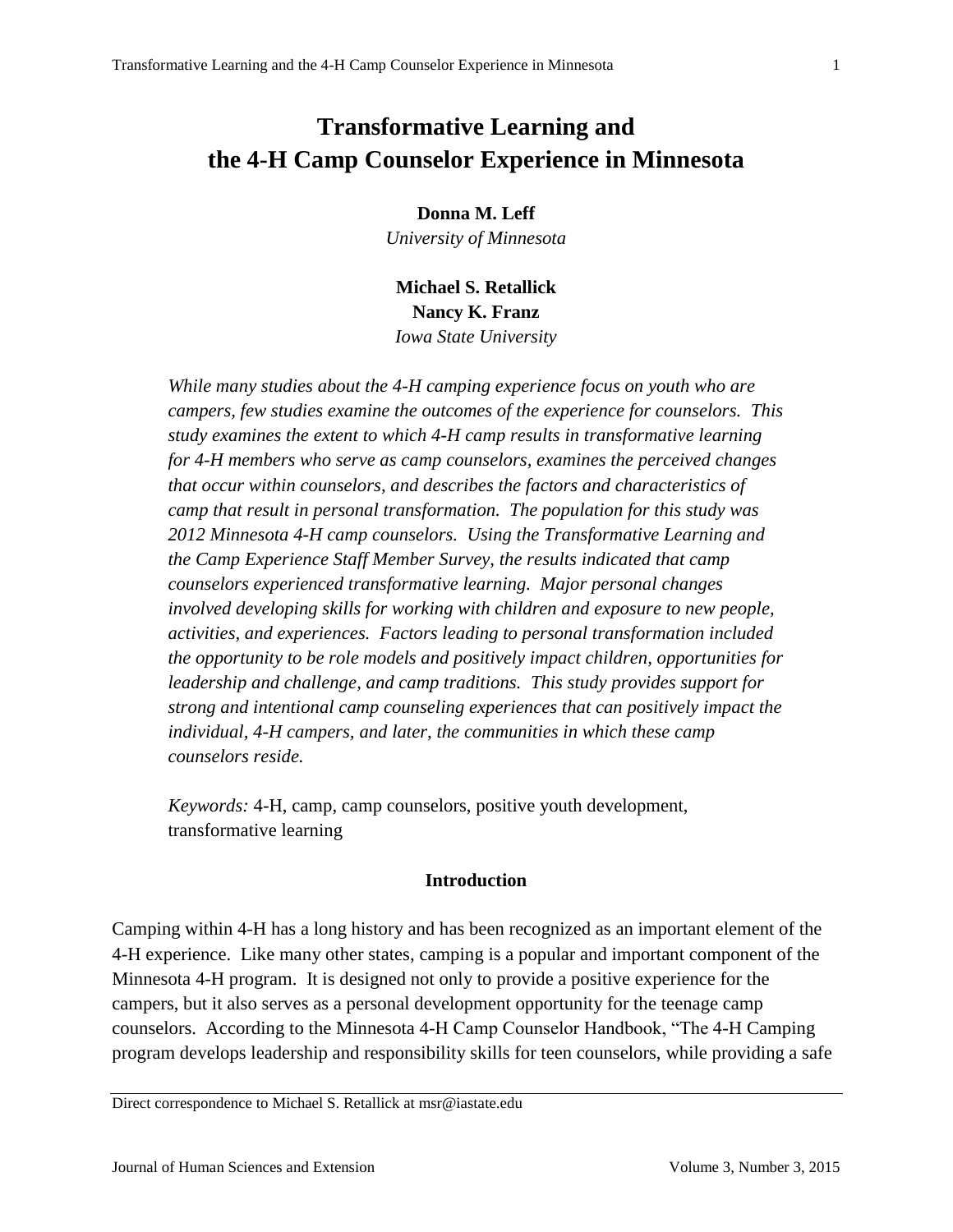and fun opportunity for the campers through activities, which allow them to gain knowledge and develop social skills while meeting new friends" (Cavett, 2003, p. 2).

The Minnesota 4-H camping program strives to develop leadership and responsibility skills for teen counselors. Camp counselors provide leadership to all aspects of the camp program, which includes identifying the needs of campers, finding the resources for planning camp, and implementing all camp activities. Camp counselors in Minnesota enhance their life skill development through participation in training and residential camp (Meyer, 2013). One of the benefits of the 4-H camping experience for camp counselors, according to the Minnesota 4-H Camp Counselor Handbook, is for participants to acquire skills that will be valuable to them throughout their life (Cavett, 2003).

Such a focus aligns with the American Camp Association (ACA) emphasis on youth development outcomes in every phase of the camp experience (ACA, 2005), including the development of the camp counselor. Not only does research suggest that serving as a 4-H camp counselor is a positive experience for youth (Carter & Kotrlik, 2008), it also suggests that it can be a transformational experience where young adults experience deep personal change and development (Garst, Franz, Baughman, Smith, & Peters, 2009).

In recent years, federal, state, and local budget constraints have challenged Minnesota 4-H leaders to document the impact of the organization's programs in an effort to cull those elements that are not high impact. These constraints make it increasingly important for 4-H staff to demonstrate the positive effects of programming and identify those programs that are responsive to youth needs. As a result, there was a need to examine the impact of the camp counseling experience upon the transformation of camp counselors in Minnesota.

# **Purpose and Research Questions**

The study sought to examine the extent to which counselors attribute personal transformational change to the camp counselor experience and to identify camp characteristics that caused the deep personal change. The objectives that guided this research study were to:

- 1. Determine the extent to which camp counseling caused deep personal change;
- 2. Identify the camp conditions that promoted or influenced personal transformation; and
- 3. Determine which characteristics of camp were important for personal transformation.

# **Review of Literature**

Positive youth development involves looking at youth as necessary assets to society, not as problems (Eccles & Gootman, 2002; Lerner, Almerigi, Theokas, & Lerner, 2005). Not only do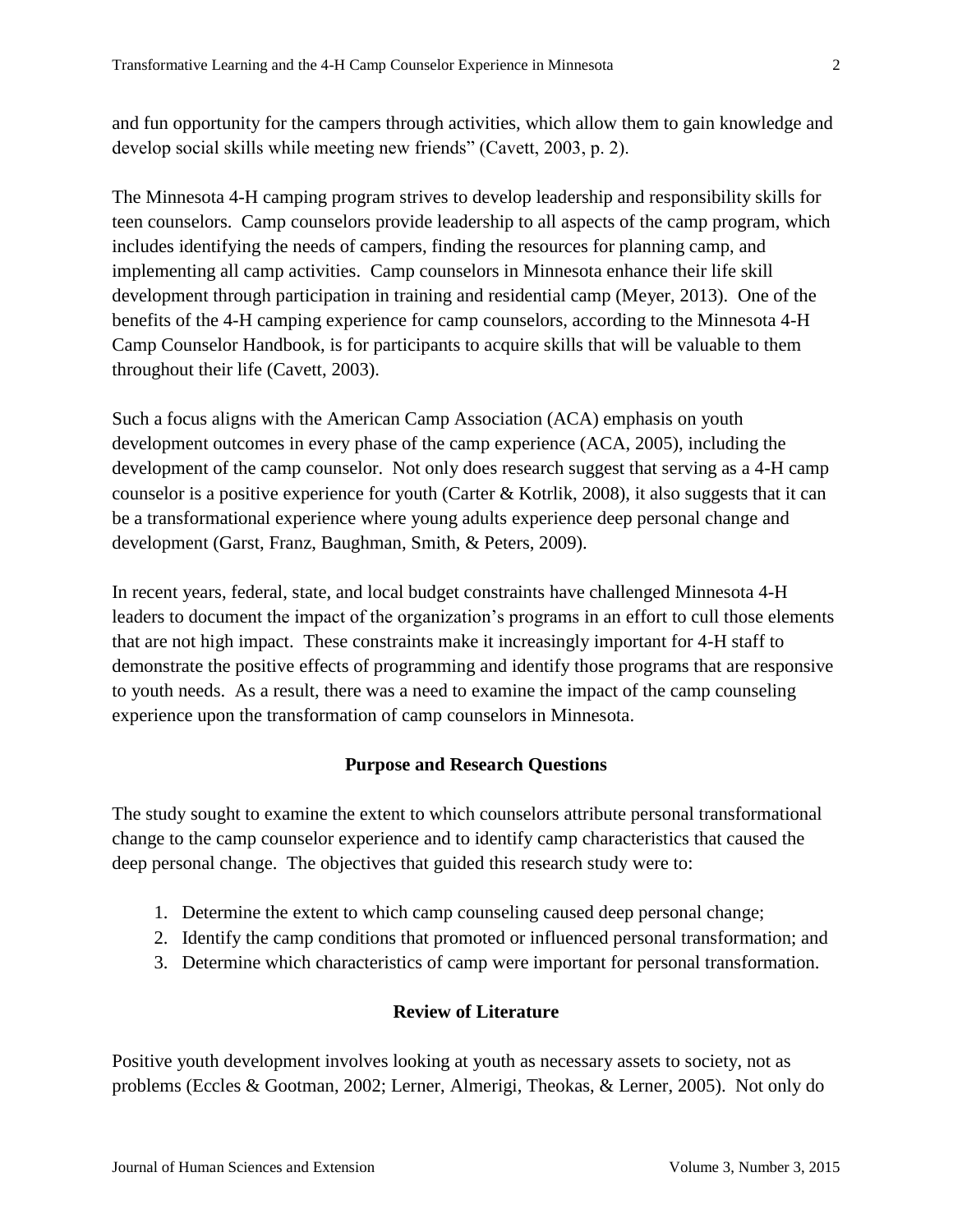youth need to progress academically, they should also experience changes to progress emotionally, physically, socially, and civically. Organized camp and recreational programs, family, community, and other organizations also contribute to positive youth development (Witt & Caldwell, 2005).

There is a strong interest among youth development researchers and practitioners about how youth occupy their time. Youth who take part in structured activities experience more positive outcomes academically, mentally, emotionally, and socially than those youth who participate in unstructured activities (Bartko & Eccles, 2003; Mahoney, Larson, Eccles, & Lord, 2005). There is a clear link between contributing positively to society and taking part in structured activities (Hansen, Larson, & Dworkin, 2003; Mahoney et al., 2005). Structured activities favor the growth of initiative because they require focus and effort, while also being internally satisfying and voluntary (Larson, 2000).

The features of a program, which can be aligned with a quality youth development model, are directly tied to youth development outcomes. A number of necessary components must be included in a program for positive youth development outcomes to occur (Eccles & Gootman, 2002). Some of those elements include opportunities to belong and make a difference; the chance for skill-building to occur; physical and psychological safety; the integration of family, school, and community efforts; supportive relationships; a developmental framework; commitment to evaluation; appropriate structure; and positive social norms (Eccles & Gootman, 2002). Research also indicates the high value of an open and welcoming environment for youth programs (Roth & Brooks-Gunn, 2003). It is important for youth to feel involved and at ease to have a positive experience when they take part in programs.

The 4-H program is a widely-recognized component of the Cooperative Extension Service and is known to have positive youth development as its focus. 4-H is a leadership and educational program open to school-aged youth throughout the United States. Camping has played an instrumental role in 4-H historically. The camping movement in 4-H is popular for several reasons. Two of the most commonly listed reasons are the informality of the experience and the relationships that are cultivated at camp. Camp also gives youth the chance to work outside of their community clubs to build leadership skills and address motivation, relationship building, and team building with a new set of peers (Van Horn, Flanagan, & Thomson, 1998).

4-H camp provides a unique experience for youth campers and counselors, enabling both to undergo personal growth, especially the higher the degree of breadth, duration, and intensity. The goal of all 4-H programs is to aid in the expansion of the life skills of participants (Hendricks, 1996). Camp provides this opportunity in a community-oriented, organic environment with numerous chances to practice and grow independence, self-esteem, knowledge, responsibility, teamwork, and self-efficacy (Garst & Bruce, 2003).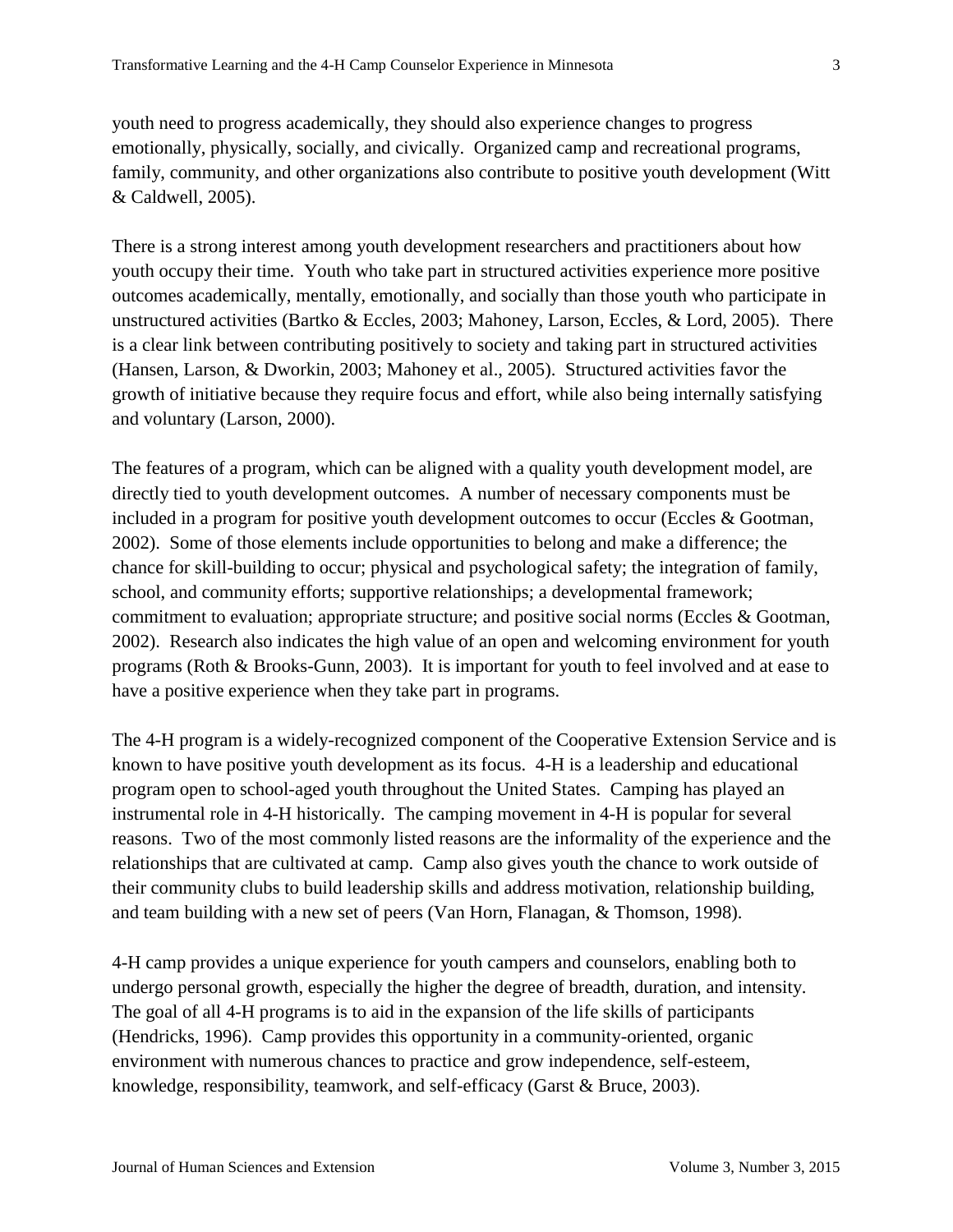As an important tenet of the 4-H experience, camp is often the focus of research. Galloway, Bourdeau, Arnold, and Nott (2013) describe a dichotomy of research related to 4-H camping – camper outcomes or the training and impact of camp counselors. While most research has focused on camper outcomes, recently, camp counseling research has garnered more attention from researchers (Ferrari & McNeely, 2007). In fact, Ferrari and McNeeley (2007) offer a conceptual framework of the 4-H camp counseling experience that describes it in terms of its intensity, duration, and breadth and suggests that as each increases, participants gain more from the experience. In addition, there are differences between new and returning camp counselors when it comes to knowledge and skill development (Powell, Bixler, & Switzer, 2003).

Camp counseling provides a rich context for positive youth development and workforce preparation including various interesting and challenging activities as well as a balance of structure, responsibility, and ownership (Ferrari & McNeely, 2007). Informal and formal learning occurs as a camp counselor (Powell et al., 2003) and begins at training. According to Galloway et al. (2013), a comprehensive staff training program focused on camper outcomes that intentionally identifies and provides training pertaining to desired staff skills and behaviors is important to achieving camper outcomes.

Staff continually gain skills through practice and additional training throughout the course of camp (Galloway et al., 2013). Time spent practicing skills at camp is a primary factor in changing leadership skills for counselors (Duda, 2009) and is important because, as Ferrari and Risch (2013) espouse, teen counselors understand the consequences – positive and negative – of acting responsibly. However, what they know does not always translate into practice.

Researchers have identified and measured many outcomes associated with the benefits of camp counseling, including growth in communication, problem solving, self-responsibility, coping with stress, teamwork, leadership, and citizenship (Brandt & Arnold, 2006; Forsythe, Matysik, & Nelson, 2004; Garst & Johnson, 2005). Ohio 4-H camp counselor alumni also listed improved planning and organizing, decision making, and interpersonal skills as significant outcomes of the camp counseling experience (Digby & Ferrari, 2007).

Camp has a special place in the 4-H environment, and unlike many other 4-H activities, the camp atmosphere has little competition (Digby & Ferrari, 2007), allowing the focus to be placed on personal skill development. Counselors in a Wisconsin 4-H camp study said camp was unique because it allowed counselors to develop a stronger understanding of working with children, the chance to practice responsibility, and an opportunity to be a role model (Forsythe et al., 2004).

Slowly emerging from the camp research is an understanding of "structural and programmatic factors that result in intentional short, medium, and even long-term outcomes" (Garst et al., 2009, p. 13). Among these factors is deeper personal change – called transformative learning.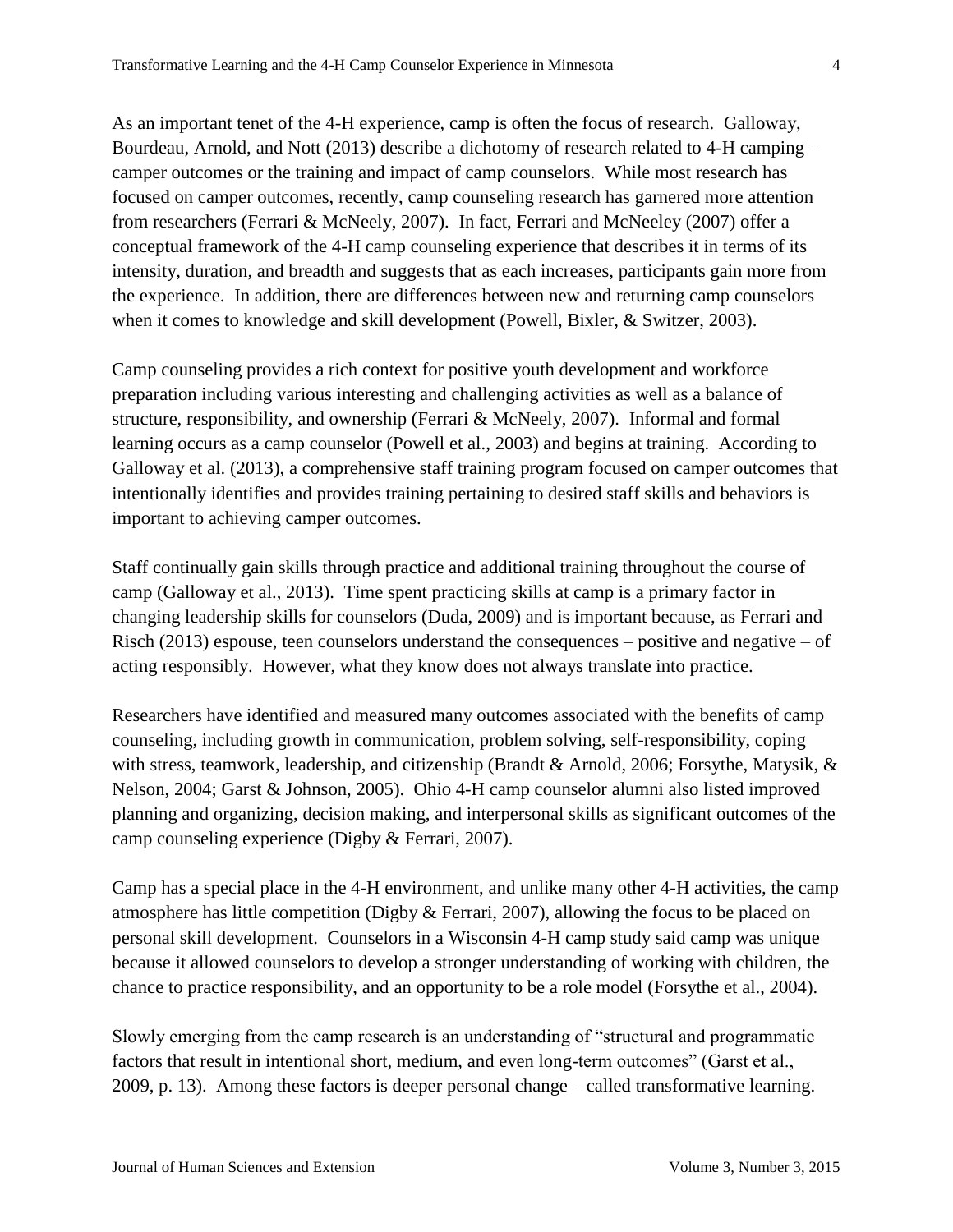Transformative learning is the "process by which previously uncritically assimilated assumptions, beliefs, values, and perspectives are questioned and thereby become more open, permeable, and better justified" (Cranton, 2006, p. vi). It takes place when teams, individuals, or other entities develop behaviors and perspectives vastly different from their previous behaviors and perspectives (Mezirow, 2000). Transformational education recognizes the importance of building the capacity of individuals to engage in problem solving or taking actions with the "creative implementation of a purpose" (Mezirow, 1991, p. 12). A desired outcome of transformative learning is helping individuals become more self-determined (Mezirow, 2000). In other words, the ultimate goal of transformative learning is for learners to examine their current perspectives and practices and then to provide an opportunity to change those behaviors and perspectives through education (Taylor, 1997).

Transformative learning is believed to happen when individuals are unable to understand their current situations as viewed from the lens of their old beliefs and assumptions. As they acquire knowledge, individuals look for new ways to organize their thoughts and beliefs that make their new conditions and situations understandable. Because a disjunction occurs between experience and constructs, "living systems adapt by transforming themselves, and learning occurs" (O'Sullivan, 2002, p. 3).

The process of transformative learning occurs in three steps. In the first step, learners acutely realize how and why their assumptions have come to limit the way they perceive, understand, and feel about their world (Taylor, 1997). A modification of belief systems happens during the second step; during this time, learners alter their current expectations to adopt a perspective that is more unifying, refined, and inclusive. Behavioral adaptation that represents their renewed perspective happens in the third and final step.

According to the Minnesota 4-H Camp Counselor Handbook, "The 4-H Camping program develops leadership and responsibility skills for teen counselors, while providing a safe and fun opportunity for the campers through activities, which allows them to gain knowledge and develop social skills while meeting new friends" (Cavett, 2003, p. 2). Although studies to determine the effect of the camp counseling experience upon the life skills development of camp counselors have been conducted, fewer studies have been done about transformative learning among 4-H camp counselors, and no studies about either topic have been found that are specific to Minnesota.

## **Methods**

To assess the extent to which the 4-H camp counseling experience elicited transformative learning among counselors, a descriptive survey research design was used. The "Transformative Learning and the Camp Experience Staff Member Survey" instrument that was originally used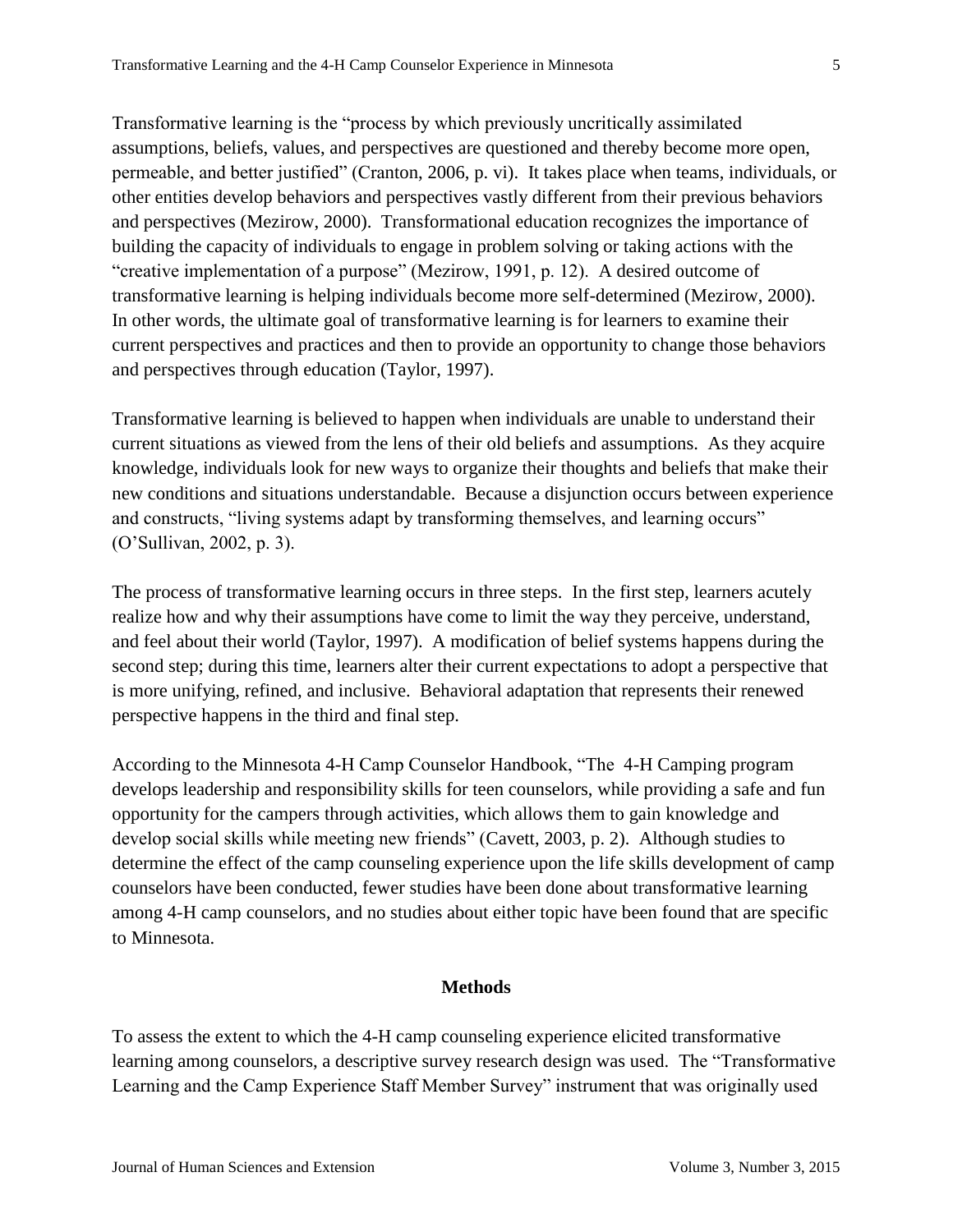by Garst et al. (2009) to assess the camp counselor experience was adopted and modified to fit the Minnesota camp setting. Slight changes were made to the instrument to address the differences in the duration of the camp experience and the length of camp counselor service. In addition, the instrument was further refined for online data collection using Qualtrics.

The instrument was organized to measure three constructs and collect demographic information. Prior to the first construct, an open-ended introductory question about the 4-H camp counselor's favorite experience was asked to prompt participants to begin thinking about their camp counseling experience. The first construct consisted of 39 statements and focused on personal change that resulted from camp involvement. The second construct centered on the conditions that promoted transformative (deep) change in camp staff and consisted of 34 statements. The final construct consisted of 18 statements focused on camp characteristics important for change to occur. A five-point summated scale  $(1 = strongly \, disagree, 2 = disagree, 3 = neutral, 4 =$ *agree*, 5 = *strongly agree*) was used to measure the constructs. Because the instrument was used and validated by Garst et al. (2009), no further validity or piloting measures were completed.

The target population was camp counselors at 4-H youth camps in the state of Minnesota. The population consisted of high school and college students who served as camp counselors during the summer of 2012. The duration of service for 4-H camp counselors in Minnesota is one week or less. A census was conducted because of the small population size. Each counselor identified for this study was at least 14 years of age, was a current or former 4-H member, and had served as a 4-H camp counselor in Minnesota for at least one year. The total accessible population for this study was 75 camp counselors. IRB approval was obtained to conduct the study.

The recommendations of Ary, Jacobs, and Sorensen (2010) and Dillman, Smyth, and Christian (2008) guided the data collection process, which consisted of four electronic contacts. The first email introduced the study, asked for consent, and provided a link to the survey instrument. The second and third emails served as reminders, and the final contact was a thank-you to those who responded and a final request to participate to those who had not responded. A total of 37 participants responded, resulting in a 49% response rate. Of those who responded, 31 participants (including five respondents who were contacted by phone to address nonresponse error) completed the entire survey for a usable response rate of 41%.

Nonresponse error was addressed by interviewing a sample of nonrespondents. According to Ary et al. (2010), statistics garnered from nonrespondents can be compared to respondents to determine whether or not there are major differences between the two groups. Five people who did not respond to the web-based survey were telephoned and asked if they would respond by either the web or telephone. Each respondent was willing to answer the survey questions over the telephone. Data from these five respondents were used as late-response data. There were no significant differences between the initial respondents and telephone respondents, indicating no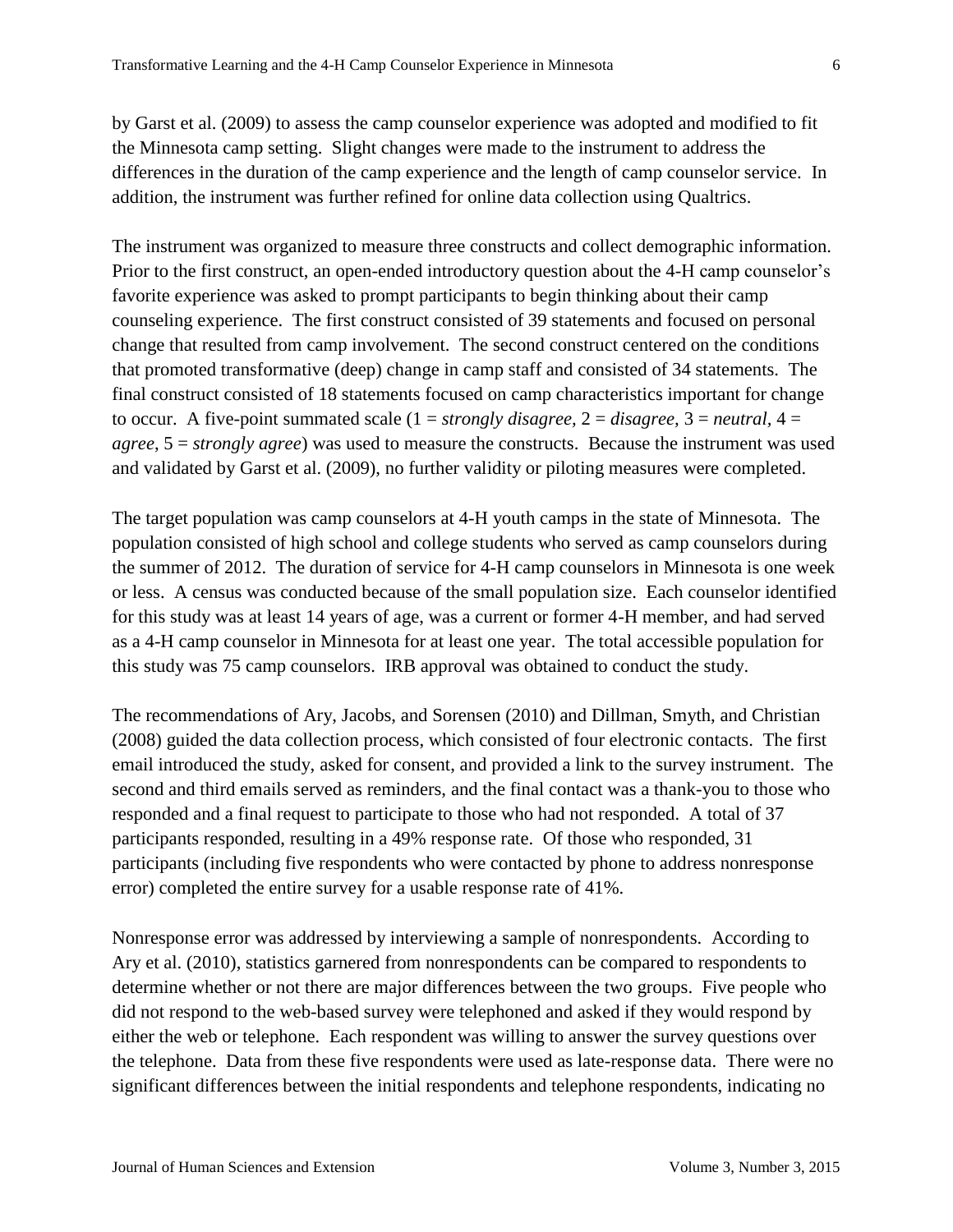significant differences between respondents and nonrespondents. Therefore, their data were included in the analysis.

Descriptive statistics were used to address all three objectives. Characteristics of 4-H camp counselors were measured in terms of age, number of years as a counselor, gender, ethnicity, years of camp experience (in any role), and camp location. Percentages and frequencies by category were calculated. Means and standard deviations were calculated for age, number of summers as a counselor, and years of camp experience in any role. Because of the number of items in the first two constructs, only the most and least agreed upon statements were reported.

#### **Findings**

# **Demographics**

Of the 31 respondents who completed the survey in its entirety, 20 (65%) identified themselves as female, and 10 (32%) identified themselves as male. One person who responded to the rest of the demographic questions did not respond to the question about gender. Most of the respondents were 18 years of age or older  $(n = 22)$ . The average age of participants in the study was 17.9 years of age. The average age for males was 18 years of age, and the average age for females was 17.9 years of age. In terms of ethnicity, participants in the study were a very homogenous group and were similar to the population being studied. Thirty participants (96%) identified themselves as white. One participant self-identified as black or African American.

Participants in the study had a wide array of experience as camp counselors (Table 1). Six respondents (19%) were first-year counselors, and 25 participants (81%) had been camp counselors before. The average counselor who participated in the study had 2.8 years of experience as a camp counselor.

| Camp Counselor $(n = 31)$ |    |               |   |    |
|---------------------------|----|---------------|---|----|
| <b>Years</b>              | n  | $\frac{a}{2}$ | n | %  |
| One Year                  | 6  | 19            |   |    |
| Multiple years            | 25 | 81            |   |    |
| Two years                 |    |               | 6 | 24 |
| Three years               |    |               | g | 36 |
| Four years                |    |               | 5 | 20 |
| Five years                |    |               | 5 | 20 |

*Table 1. Respondents' Years of Experience as* 

Counselors were asked to describe their favorite part of camp as a counselor (Table 2). Over half of the counselors reported that working with campers was their most favorite part of camp.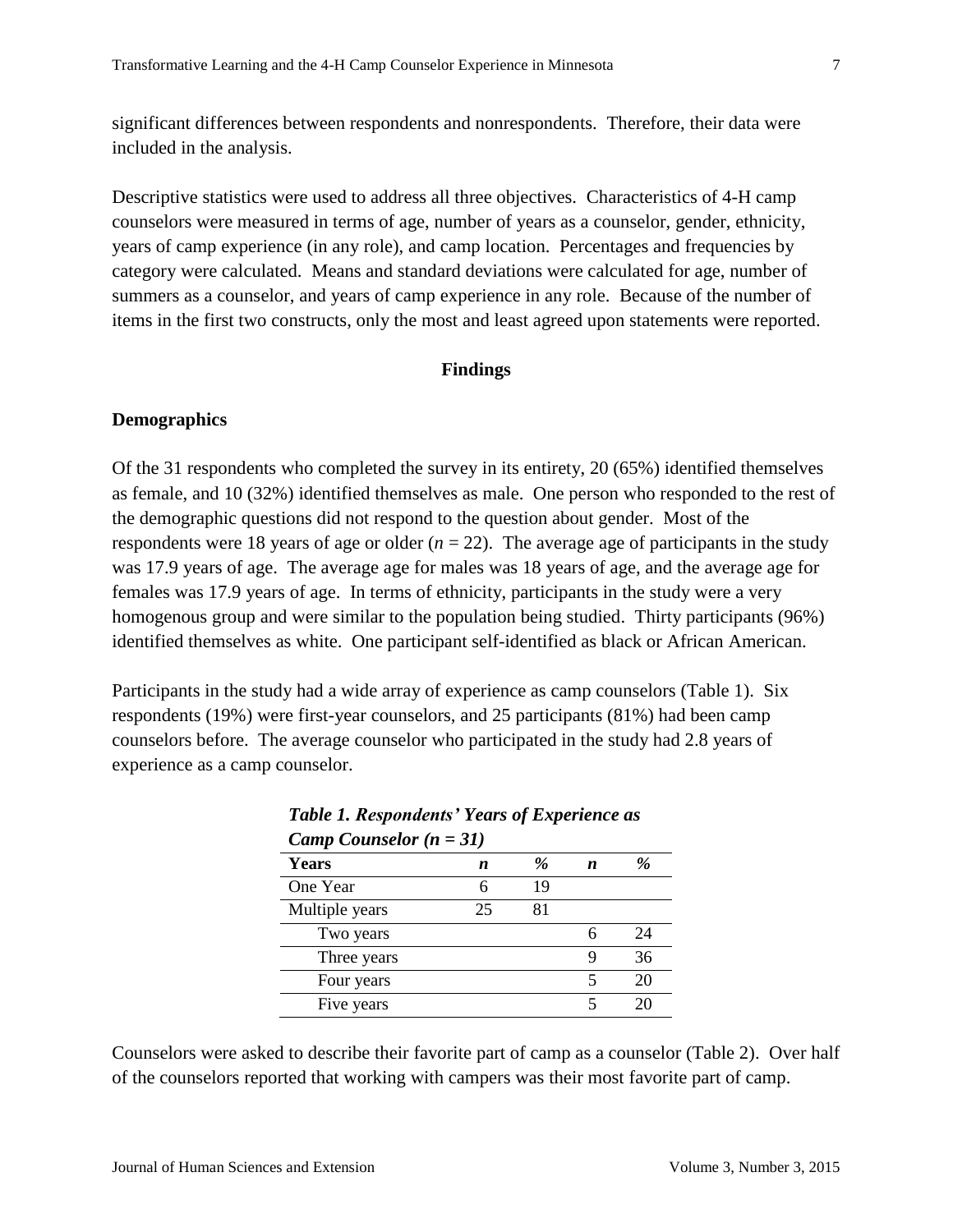| Camp $(n = 31)$         |    |
|-------------------------|----|
| <b>Camp Activity</b>    |    |
| Working with campers    | 16 |
| Recreational activities |    |
| <b>Skits</b>            |    |
| Fellow counselors       | 3  |
| Camp fires              |    |
| Lake time               |    |

*Table 2. Camp Counselors' Favorite Part of* 

# **Degree of Perceived Transformative Learning**

Participants were asked to identify the extent to which they agreed with the statement, *Participating in Minnesota 4-H camp as a counselor has caused deep personal change.* Twentyfour (78%) participants *agreed* or *strongly agreed* the camp counseling experience caused deep personal change. Six participants (19%) were *neutral* about this statement, and one participant (3%) *strongly disagreed* with this statement. The mean value associated with this statement was 4.04 (on a 5-point scale) and the standard deviation was 0.88.

Counselors were also asked the extent to which their experience as a camp counselor changed them. The highest ranking way counselors changed was by developing skills for working with children ( $M = 4.81$ ). Other top five ways camp counseling changed counselors included being exposed to new people, being exposed to new activities, an improved ability to work with children, and being exposed to new experiences (Table 3). All of these statements were rated as *strongly agree* by participants.

| ີ<br>ີ                                     |   |      |           |     |     |
|--------------------------------------------|---|------|-----------|-----|-----|
| <b>Statement</b>                           | n | M    | <b>SD</b> | Min | Max |
| Developed skills for working with children |   | 4.81 | 0.40      |     |     |
| Exposed to new people                      |   | 4.67 | 0.48      |     |     |
| Exposed to new activities                  |   | 4.59 | 0.57      |     |     |
| Improved ability to work with children     |   | 4.56 | 0.58      |     |     |
| Exposed to new experiences                 |   | 4.52 | 0.64      |     |     |
|                                            |   |      |           |     |     |

*Table 3. Top Five Ways Camp Counseling Changed Counselors (n = 31)*

*Note:* 1 = *strongly disagree*, 2 = *disagree*, 3 = *neutral*, 4 = *agree*, 5 = *strongly agree*

The statements that respondents were least likely to *agree* with were being more likely to change what they planned to do for a career and being more interested in a particular career (Table 4). Being more aware of what they wanted to do for a career, being better able to show their identity or "true self" at home and in their community, and developing career skills received the least amount of agreement but still fell within the *agree* range.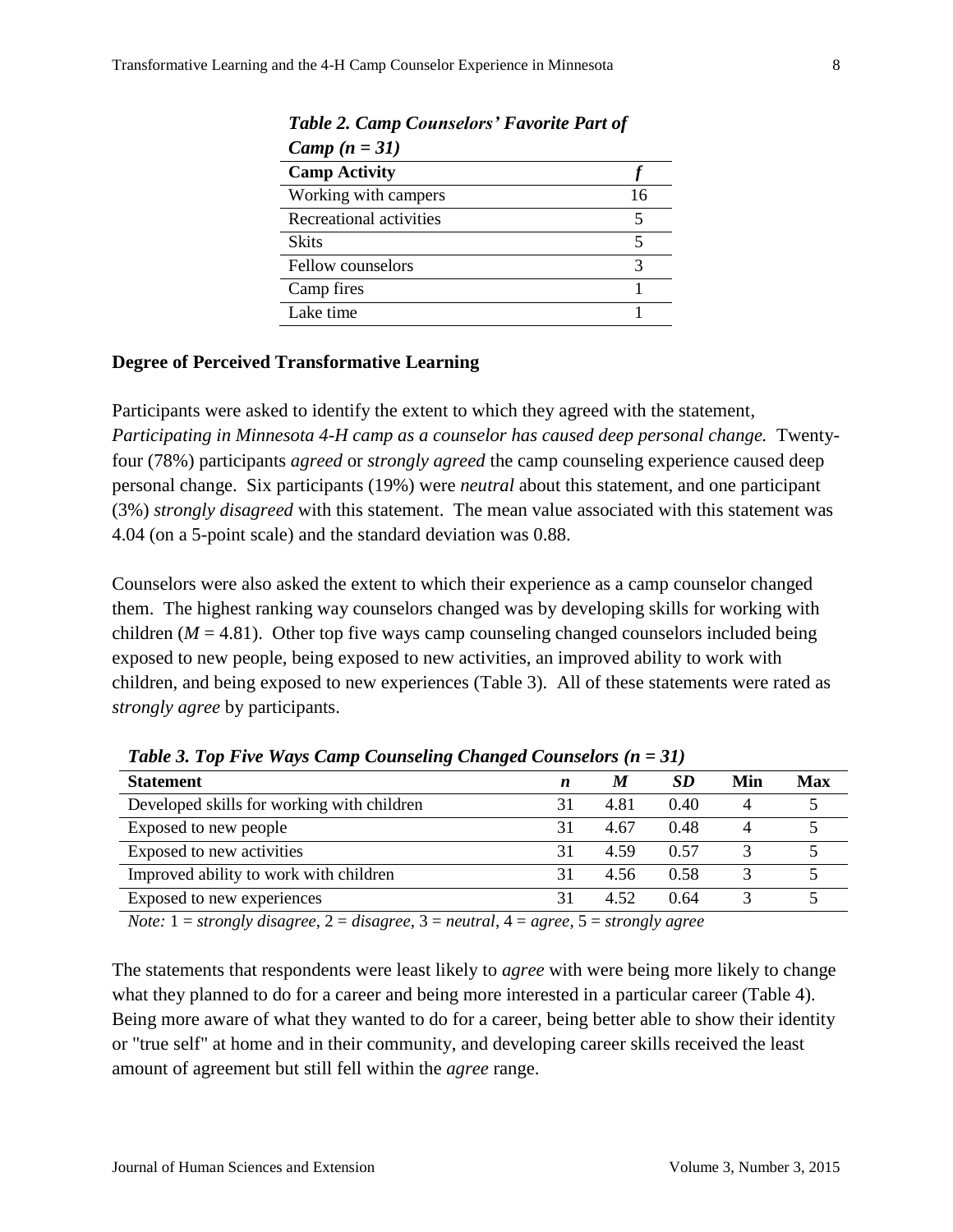| Twee $\pi$ , Donom I in $\pi$ in $\eta$ camp Counseling Changea Counselors (n = 51) |    |      |      |     |            |  |  |
|-------------------------------------------------------------------------------------|----|------|------|-----|------------|--|--|
| <b>Statement</b>                                                                    | n  | M    | SD   | Min | <b>Max</b> |  |  |
| More likely to change what I plan to do for a career                                | 31 | 2.67 | 0.88 |     |            |  |  |
| More interested in a particular career                                              | 31 | 3.37 | 1 01 |     |            |  |  |
| More aware of what I want to do for a career                                        | 31 | 3.67 | 111  |     |            |  |  |
| Better able to show my identity - my "true self" at<br>home / community             | 31 | 3.70 | 0.61 |     |            |  |  |
| Developed career skills                                                             |    | 3.70 | 0.72 |     |            |  |  |
| $\sim$ $\sim$<br>$\sim$                                                             |    |      |      |     |            |  |  |

*Table 4. Bottom Five Ways Camp Counseling Changed Counselors (n = 31)*

*Note:* 1 = *strongly disagree*, 2 = *disagree*, 3 = *neutral*, 4 = *agree*, 5 = *strongly agree*

#### **Social Factors Promoting Personal Transformation**

Participants were asked to indicate social factors or conditions that may have promoted or influenced their personal transformation or change as a result of 4-H camp. The highest rated social factor for promoting personal transformation was the opportunity to be a role model for children (Table 5). All six of the highest rated statements fell within the *strongly agree* range.

*Table 5. Top Six Social Factors Promoting Personal Transformation Among Counselors (n = 31)*

| <b>Statement</b>                                                                                                                                                                                                                                                                                                                      | $\boldsymbol{n}$ | M    | <b>SD</b> | Min                         | Max |  |
|---------------------------------------------------------------------------------------------------------------------------------------------------------------------------------------------------------------------------------------------------------------------------------------------------------------------------------------|------------------|------|-----------|-----------------------------|-----|--|
| Opportunities to be a role model for children                                                                                                                                                                                                                                                                                         | 31               | 4.62 | 0.50      | $\overline{4}$              |     |  |
| Opportunities for leadership                                                                                                                                                                                                                                                                                                          | 31               | 4.58 | 0.64      | 3                           |     |  |
| Camp traditions and rituals such as singing and song leading                                                                                                                                                                                                                                                                          | 31               | 4.54 | 0.58      | 2                           |     |  |
| Camp traditions and rituals like camp fire programs                                                                                                                                                                                                                                                                                   |                  | 4.50 | 0.58      | 3                           |     |  |
| Opportunities to be challenged                                                                                                                                                                                                                                                                                                        | 31               | 4.46 | 0.76      | $\mathcal{D}_{\mathcal{L}}$ |     |  |
| Opportunities to impact children positively                                                                                                                                                                                                                                                                                           | 31               | 4.46 | 0.65      | 3                           |     |  |
| $\mathcal{M}_{\mathcal{L}}$ and $\mathcal{L}_{\mathcal{L}}$ . There is a set of the set of $\mathcal{L}_{\mathcal{L}}$ is a set of $\mathcal{L}_{\mathcal{L}}$ is a set of $\mathcal{L}_{\mathcal{L}}$ is a set of $\mathcal{L}_{\mathcal{L}}$ is a set of $\mathcal{L}_{\mathcal{L}}$ is a set of $\mathcal{L}_{\mathcal{L}}$ is a s |                  |      |           |                             |     |  |

*Note:* 1 = *strongly disagree*, 2 = *disagree*, 3 = *neutral*, 4 = *agree*, 5 = *strongly agree*

Relationships developed with a supervisor received the lowest overall ranking on the list of social factors promoting transformative learning among counselors (Table 6). It is worth noting, however, that the five lowest ranking statements still fell within the *agree* range.

*Table 6. Bottom Five Social Factors Promoting Personal Transformation Among Counselors (n = 31)*

| <b>Statement</b>                                         | n  | M    | <b>SD</b> | Min | Max |
|----------------------------------------------------------|----|------|-----------|-----|-----|
| Relationships you developed with a supervisor            |    | 3.54 | 0.90      |     |     |
| Relationships with Extension staff                       |    | 3.69 | 0.79      |     |     |
| Opportunities to reflect                                 |    | 3 77 | 0.82      |     |     |
| Support and encouragement you received from a supervisor | 31 | 3.81 | 0.85      |     |     |
| Opportunity to compare home life with camp life          |    | 3.85 | 0.97      |     |     |
|                                                          |    |      |           |     |     |

*Note:* 1 = *strongly disagree*, 2 = *disagree*, 3 = *neutral*, 4 = *agree*, 5 = *strongly agree*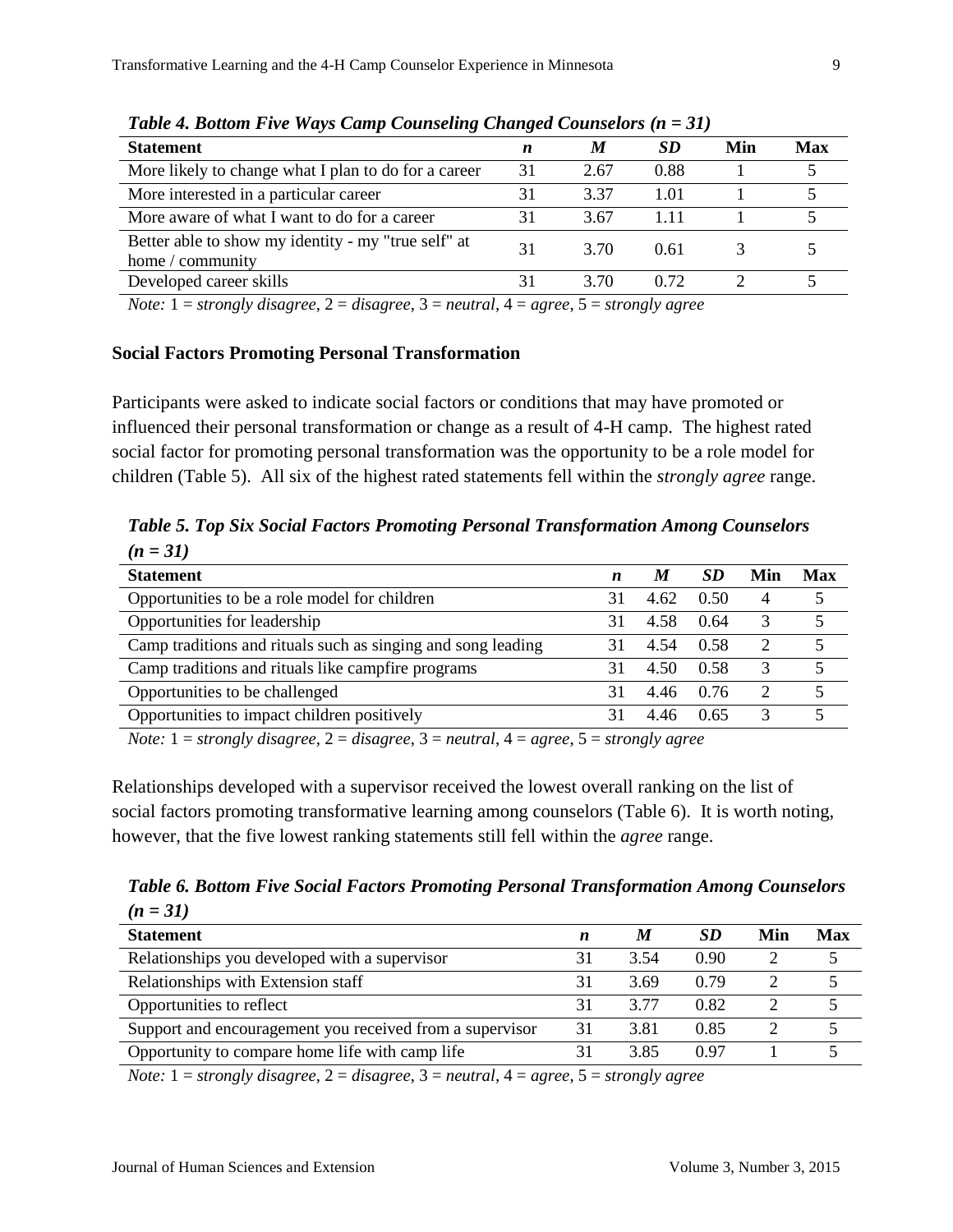## **Characteristics of Camp Leading to Personal Transformation**

In addition to perceived changes as a result of the camp experience and factors or conditions of camp promoting personal transformation, Minnesota 4-H Youth Camp counselors were also asked about characteristics of camp that were important for the personal changes they attributed to their experience as camp counselors (Table 7). Camp being a place where counselors can be accepted  $(M = 4.54)$  was rated by counselors as the top overall characteristic that was important for personal change. Camp being a place to experience isolation and camp being a place to experience a rural setting were the least important characteristics for personal transformation at camp, according to camp counselors. Both of these statements fell within the *neutral* range.

| <b>Statement</b>                               | $\boldsymbol{n}$ | $\boldsymbol{M}$ | <b>SD</b> | Min            | <b>Max</b> |  |  |
|------------------------------------------------|------------------|------------------|-----------|----------------|------------|--|--|
| Camp is a place where I can be accepted        | 31               | 4.54             | 0.65      | 3              | 5          |  |  |
| Camp is a place where I feel like I belong     | 31               | 4.50             | 0.58      | 3              | 5          |  |  |
| Camp is a safe place                           | 31               | 4.46             | 0.58      | 3              | 5          |  |  |
| Camp is a place where I can trust others       | 31               | 4.46             | 0.51      | 4              | 5          |  |  |
| Camp is a place where I can be open            | 31               | 4.35             | 0.75      | 3              | 5          |  |  |
| Camp allows me to develop new skills over time | 31               | 4.23             | 0.65      | 3              | 5          |  |  |
| Camp is where I practice independence          | 31               | 4.23             | 0.76      | $\overline{2}$ | 5          |  |  |
| Camp allows me to learn new skills             | 31               | 4.19             | 0.63      | 3              | 5          |  |  |
| Camp allows me to get away from technology     | 31               | 4.08             | 0.93      | 1              | 5          |  |  |
| Camp allows me to experience nature            | 31               | 4.00             | 0.75      | $\overline{2}$ | 5          |  |  |
| Camp allows me to master new skills            | 31               | 4.00             | 0.69      | 3              | 5          |  |  |
| Camp is a place without stereotypical groups   | 31               | 3.88             | 0.95      | $\overline{2}$ | 5          |  |  |
| Camp is a place where people don't judge me    | 31               | 3.81             | 0.80      | $\overline{2}$ | 5          |  |  |
| Camp is seasonal                               | 31               | 3.69             | 1.05      | 1              | 5          |  |  |
| Camp allows me to escape home life             | 31               | 3.69             | 1.05      |                | 5          |  |  |
| Camp is a place where I can be emotional       | 31               | 3.54             | 0.90      |                | 5          |  |  |
| Camp allows me to experience a rural setting   | 31               | 3.38             | 0.98      |                | 5          |  |  |
| Camp allows me to experience isolation         | 31               | 3.27             | 1.08      |                | 5          |  |  |

*Table 7. Characteristics of Camp Attributing to Transformative Learning (n = 31)*

*Note:* 1 = *strongly disagree*, 2 = *disagree*, 3 = *neutral*, 4 = *agree*, 5 = *strongly agree*

## **Discussion and Conclusions**

In general, 4-H youth camp counselors in Minnesota experience transformative learning as a result of their experience as camp counselors. Most 4-H youth camp counselors agreed that transformative learning had occurred as a result of their counselor experiences. Serving as a role model for children, being challenged, having opportunities to impact children positively, having opportunities for leadership development, and leading camp traditions such as singing and campfire programs were the primary factors that promoted personal transformation. Major personal changes experienced by camp counselors included developing skills for working with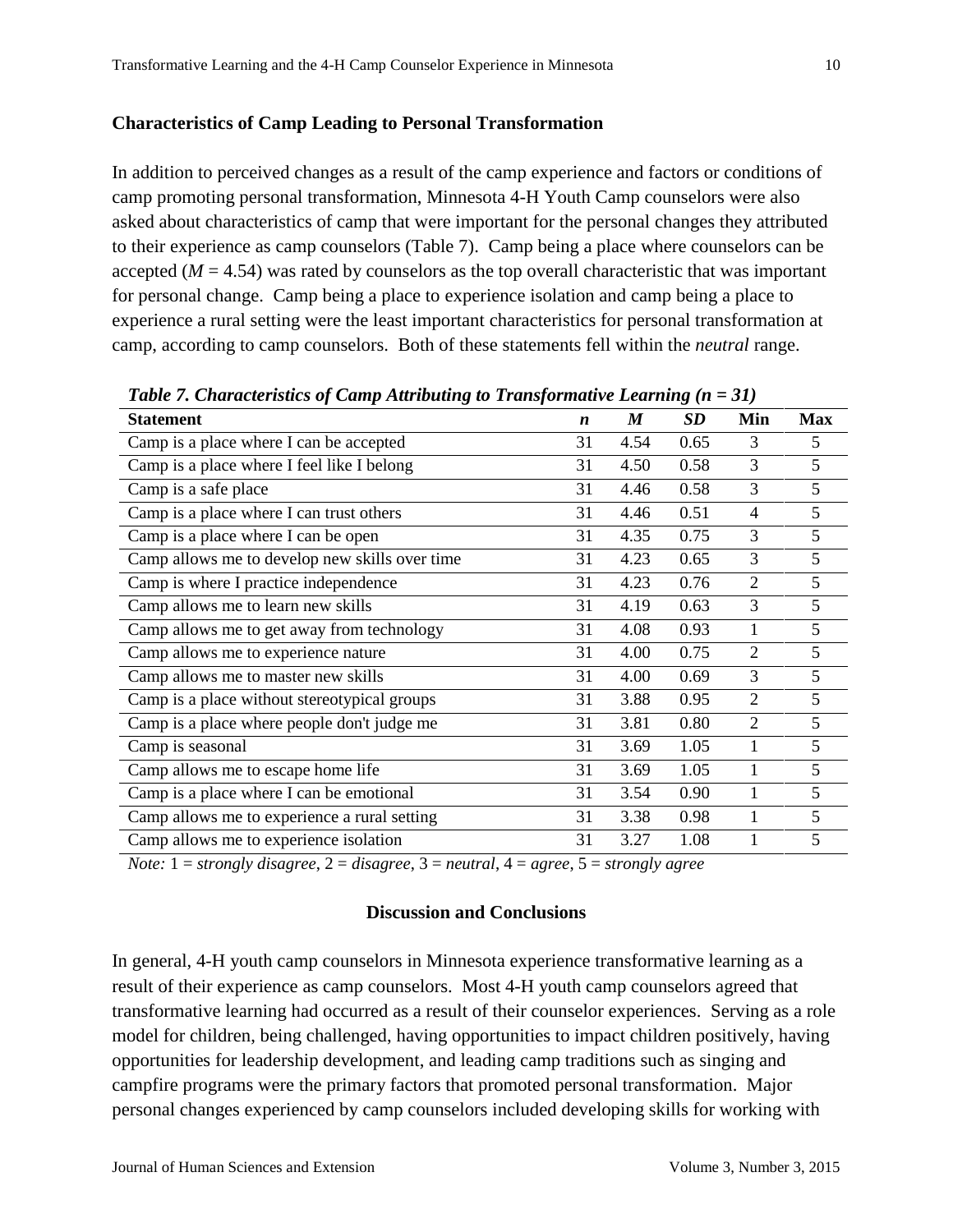children and being exposed to new people, new activities, and new experiences. The characteristics of camp that were most important for personal transformation included acceptance, sense of belonging, and feeling safe in an environment where openness and trustworthiness existed. Relationships with supervisors and Extension staff and support and encouragement from supervisors were not leading factors for promoting transformative learning, which could also be said of opportunities to reflect at camp.

A promising finding is that the four characteristics of camp which counselors most strongly attributed to transformative learning describe a safe emotional and physical environment. This is one of the eight essential elements of the 4-H youth development program (National 4-H Council, 2015). 4-H programming should occur in a location where the risk of physical harm is low. Likewise, the emotional environment should be one in which participants will not be threatened or insulted (Ferrari, 2003). The fact that counselors strongly recognize the presence of one of the eight essential elements of 4-H programming at camp is positive.

Developing a positive relationship with caring adults is another one of the eight essential elements of the 4-H program. It is interesting to note statements that measured this element ranked lowest when counselors were asked to rate social factors that promoted personal transformation. While these statements still fell within the *agree* range, which might mean that the positive relationships were present, they were not a significant factor leading to personal transformation for camp counselors in Minnesota. Because of the busy and active nature of the programming, counselors spend more time around campers and fellow counselors during camp, so it might be more difficult for counselors to reflect upon their relationships with adults. Additionally, because camp programming is focused on the campers, it is highly likely that little to no effort or emphasis is placed on the professional development of the camp counselors. If the experience is to be transformative for the counselors, a more formal process is recommended to both identify the learning outcomes for camp counselors and components necessary for positive youth development outcomes as recommended by Eccles and Gootman (2002) which would ensure both the experiences and time for self-reflection leading to transformational learning.

The findings in this study are consistent with Brandt and Arnold's (2006) study that found 4-H camp counselors did not feel their camp counseling experience led them toward a career that involved working with children. Studies about 4-H camp counselors in other states found that counselors could identify at least one skill that was developed as a result of camp counseling that would help them in a job they desired in the future (Forsythe et al., 2004), the camp counseling experience provides an opportunity to learn about potential future careers (Digby & Ferrari, 2007), and camp counseling can highly influence career choice of counselors (Genson, 2010).

Similar to developing relationships with caring adults, statements measuring the perceived future career value of the camp counseling experience still fell within the *agree* range. One possible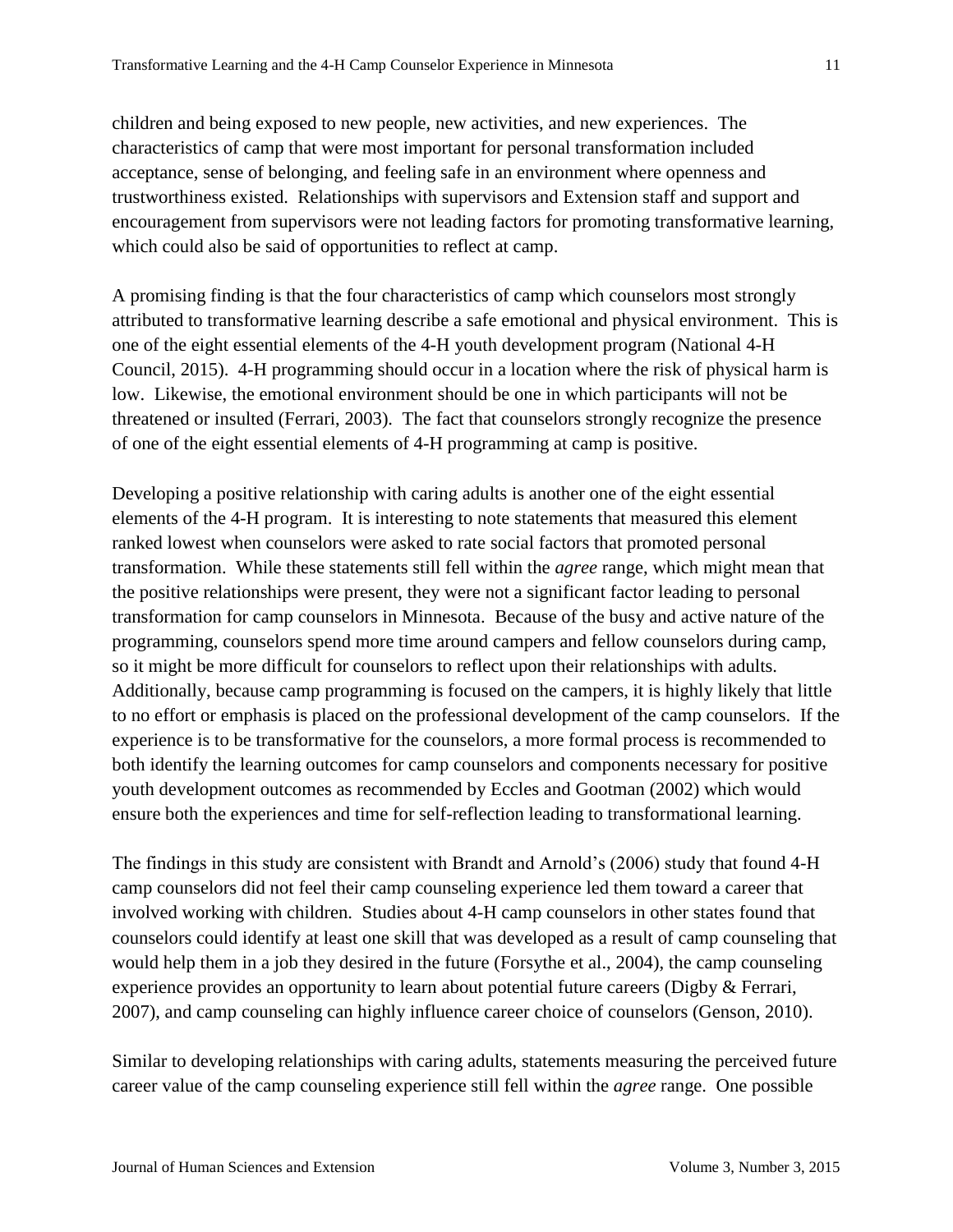reason could be that some of the counselors have already selected a career path. Participants in the survey were never asked why they wanted to serve as counselors, but three of the top five statements in this construct had a social dimension; counselors enjoyed working with children, meeting new people, and improving their ability to work with children. Furthermore, because more than three-quarters of counselors had been both counselors before and had five or more years of experience at 4-H camp as a camper or counselor, there is an element of tradition with the camp experience. Tradition and the social aspect of camp counseling might be more major factors leading teenage 4-H members to want to be camp counselors than career exploration. Further research is needed to determine if individuals continue to serve as camp counselors as a means of professional development or because of the ritualistic nature of the experience.

This study contributes to the body of literature about camp counselors by measuring and documenting the experiences of 4-H camp counselors in Minnesota, which had not formally been done. The study is also unique because the length of the camp counseling experience is relatively short (i.e., typically one week or less) compared to the duration of the experience in many other states. Despite the short amount of time counselors are at camp with campers, counselors still believe the experience was transformative, and with more years of experience, the number of counselors who agreed that their experience as a counselor was transformative continued to increase, which is supported by Powell and colleagues (2003).

# **Recommendations and Implications**

While this study serves as a baseline for studying the 4-H camp counseling experience of Minnesota 4-H Youth Camp counselors, there are a few recommendations for the staff who work with camp counselors. One recommendation is to be intentional about the inclusion of introspective reflection for camp counselors. Reflection is a major component of the transformative learning process (Kerton & Sinclair, 2010; Robertson, 1996), but it was not a major factor for promoting transformative learning among camp counselors who participated in the survey. Reflective activity might be in the form of required journaling or sharing reflections verbally in counselor meetings during camp, which would add a professional development component to counselor meetings. This sort of reflection is often included in the camper experience, but not all camp counselors are given this same opportunity.

Applying the experiential learning model to the camp counseling experience would be one way to assure reflection occurs. The experiential learning cycle is a model for using an activity to teach life skills and learning to apply those life skills to other situations that has five steps: experience, share, process, generalize, and apply (Norman & Jordan, 2006). While the first two steps generally occur for camp counselors throughout the day and during daily counselor meetings, the last three steps tend to happen much less frequently and should be developed more intentionally for camp counselors.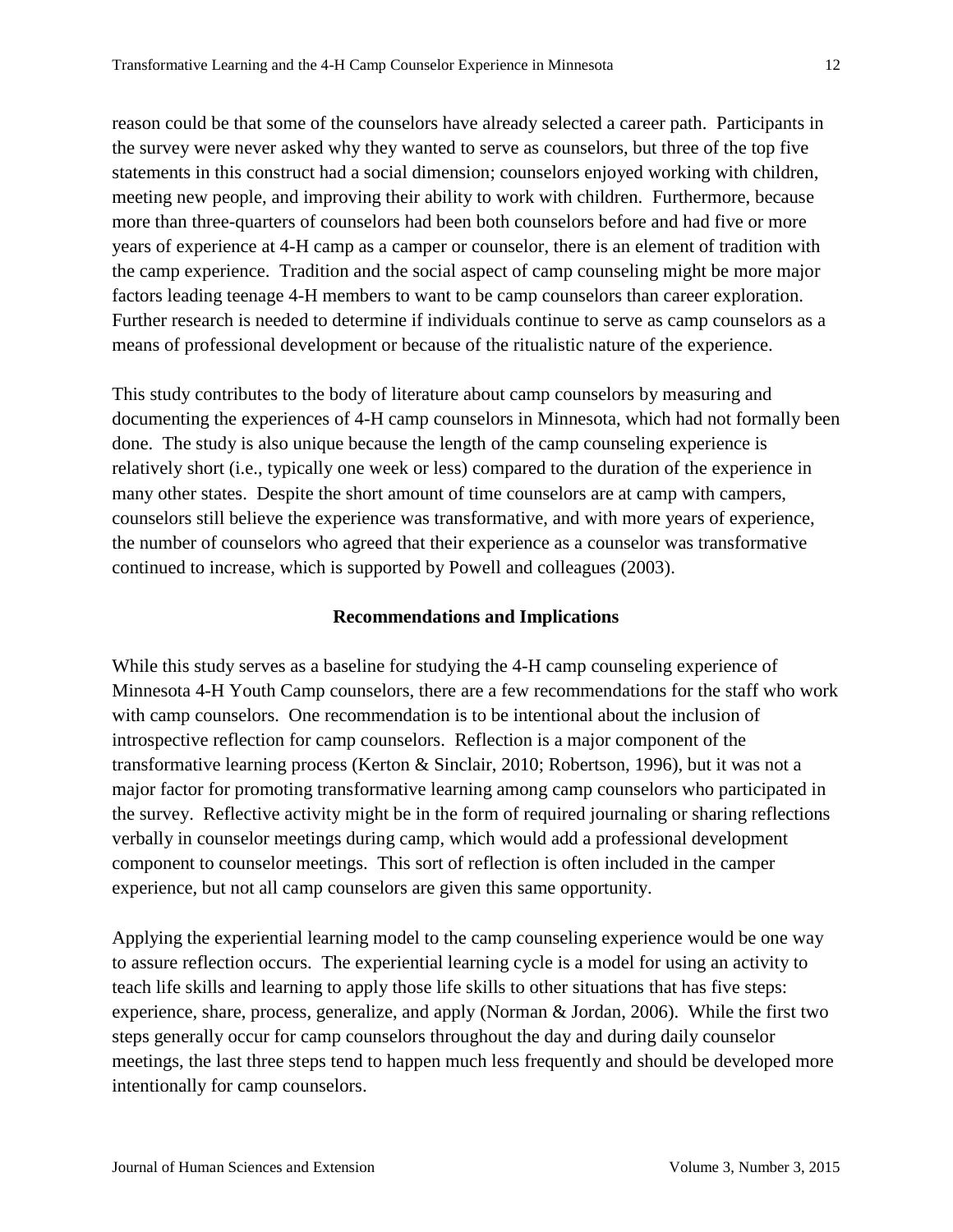A second recommendation would be to develop a performance evaluation for camp counselors. A single uniform evaluation could be used for all counselors, or 4-H Extension Educators could work with State 4-H Evaluation Specialists to develop a performance appraisal for each camp, based upon the uniqueness of each camp. Relationships developed with a supervisor, relationships developed with Extension staff, and support and encouragement received from a supervisor all received low ratings as factors for promoting personal transformation. Structured feedback from supervisors and 4-H Extension Educators and staff might provide a meaningful basis to improve these relationships. If performance reviews are conducted, job descriptions for camp counselors should be written and shared when applications are distributed. This would ensure applicants are aware of expectations before they accept the position. It would also provide a meaningful basis for the performance review as another form of transformative professional development.

A third recommendation would be to develop a system for resource sharing. A community of practice repository would assist camp leaders who are intentional about building and improving the camping experience for both campers and counselors. This repository would provide a venue to share best practices and scholarly camping methods and tools among camp leaders throughout the state and nation. This information would be beneficial to camps where introspective reflection does not happen and to camps that are looking for new ideas about how to incorporate this sort of reflection into the camp counselor experience.

This study has implications for both Minnesota and other state 4-H programs that offer camping experiences to their members. Transformative learning is relevant for positive youth development because it augments the personal development of camp counselors. Erik Erikson developed a chart of the psychosocial development of individuals throughout their lifespans (Slater, 2003). Camp counselors – mostly being between the ages of 12 and 18 – fall in Erikson's adolescent stage of development (Slater, 2003). Identity and social relationships are important events for individuals at this life stage. According to Erikson, it is imperative for individuals in the adolescent stage to establish a personal identity (Slater, 2003). Doing so helps individuals stay true to themselves, but failure creates a weak sense of self.

Staff members associated with camp can examine a variety of factors and characteristics of camp to maximize the potential for transformative learning to occur for counselors. Even if several factors and characteristics of camp are improved upon, there is still no guarantee counselors will experience transformative learning. To have a transformational experience would require counselors to have a change of beliefs based upon their experiences at camp. If counselors enter the camp counseling experience with a healthy worldview, they might not have a transformative learning experience at camp, even if every aspect of camp is outstanding.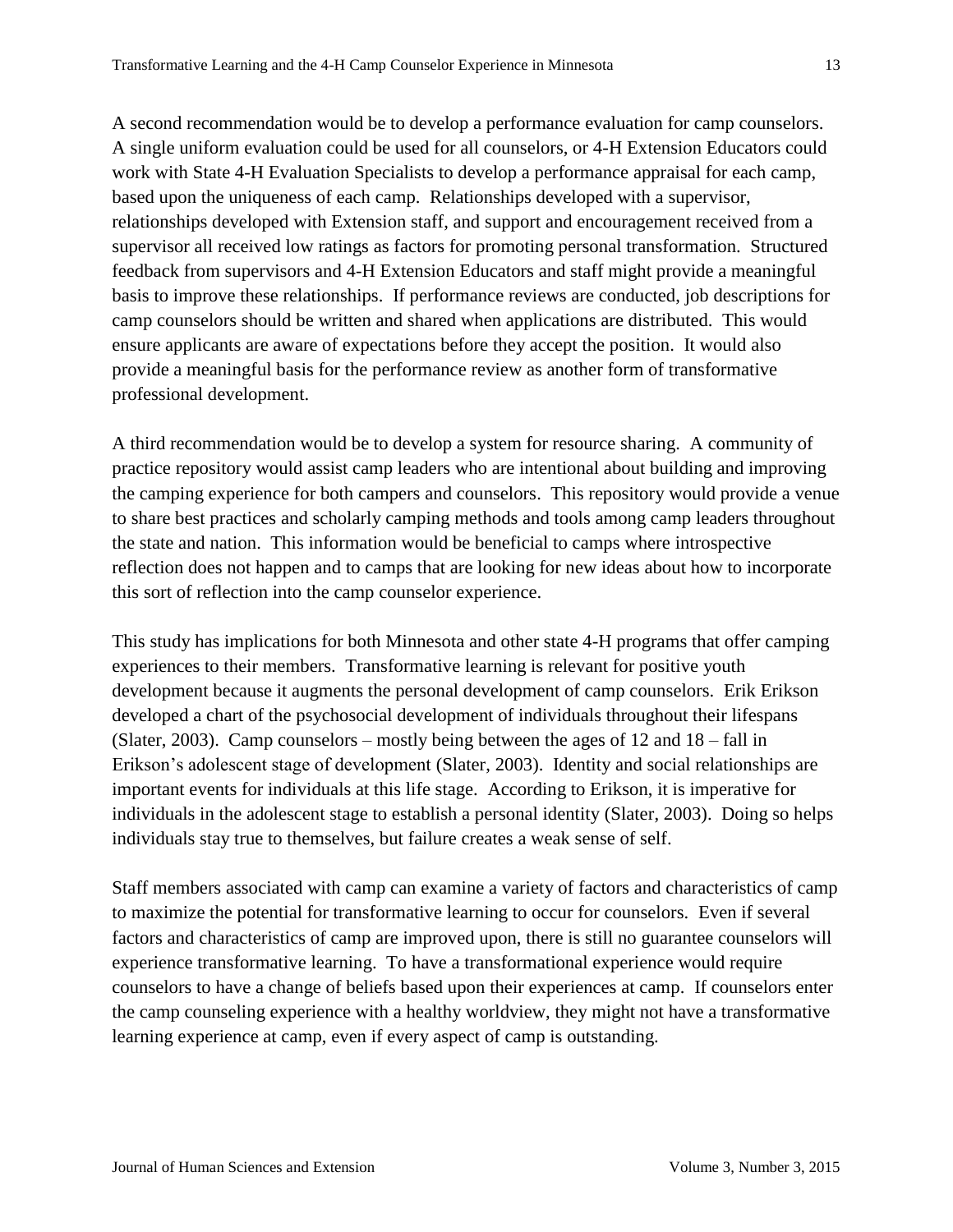A strong and intentional camp counseling experience can benefit 4-H camp counselors, 4-H campers, and the communities beyond 4-H in which 4-H camp counselors exist. The results of this study and future studies provide support for and describe changes that occur in older 4-H youth as a result of the camp counselor experience in Minnesota.

## **References**

- American Camp Association (ACA). (2005). *Directions: Youth development outcomes of the camp experiences.* Martinsville, IN: American Camping Association. Retrieved from http://www.acacamps.org/research/enhance/directions.php
- Ary, D., Jacobs, L. C., & Sorensen, C. (2010). *Introduction to research in education* (8th ed.). Belmont, CA: Wadsworth Cengage Learning.
- Bartko, W. T., & Eccles, J. S. (2003). Adolescent participation in structured and unstructured activities: A person-oriented analysis. *Journal of Youth and Adolescence, 32*(4), 233–241. doi:10.1023/A:1023056425648
- Brandt, J., & Arnold, M. E. (2006). Looking back, the impact of the 4-H camp counselor experience on youth development: A survey of counselor alumni. *Journal of Extension, 44*(6), Article 6RIB1. Retrieved from http://www.joe.org/joe/2006december/rb1.php
- Carter, D. N., & Kotrlik, J. W. (2008). Factors related to the developmental experiences of youth serving as 4-H camp counselors. *Journal of Agricultural Education, 49*(2), 50–63. doi:10.5032/jae.2008.02050
- Cavett, M. (Ed.). (2003). *Minnesota 4-H camp counselor handbook*. Minneapolis, MN: University of Minnesota Extension.
- Cranton, P. (2006). *Understanding and promoting transformative learning: A guide for educators of adults* (2<sup>nd</sup> ed.). San Francisco, CA: Jossey-Bass.
- Digby, J. K., & Ferrari, T. M. (2007). Camp counseling and the development and transfer of workforce skills: The perspective of Ohio 4-H camp counselor alumni. *Journal of Youth Development, 2*(2), Article 0702FA007. Retrieved from http://www.nae4ha.com/assets/documents/JYD\_070202final.pdf
- Dillman, D. A., Smyth, J. D., & Christian, L. M. (2008). *Internet, mail, and mixed-mode surveys: The Tailored Design Method* (3rd ed.). Hoboken, NJ: Wiley.
- Duda, S. L. (2009). Leadership and group facilitation skills in Florida 4-H camp counselors (Unpublished masters' thesis). University of Florida, Gainesville, FL.
- Eccles, J., & Gootman, J. A. (Eds.). (2002). *Community programs to promote youth development*. Washington, DC: National Academy Press.
- Ferrari, T. M. (2003). *The key ingredients [Lesson plan]*. Columbus, OH: Ohio 4-H Youth Development.
- Ferrari, T. M., & McNeely, N. N. (2007). Positive youth development: What's camp counseling got to do with it? Findings from a study of Ohio 4-H camp counselors. *Journal of Extension, 45*(2), Article 2RIB7. Retrieved from http://www.joe.org/joe/2007april/rb7.php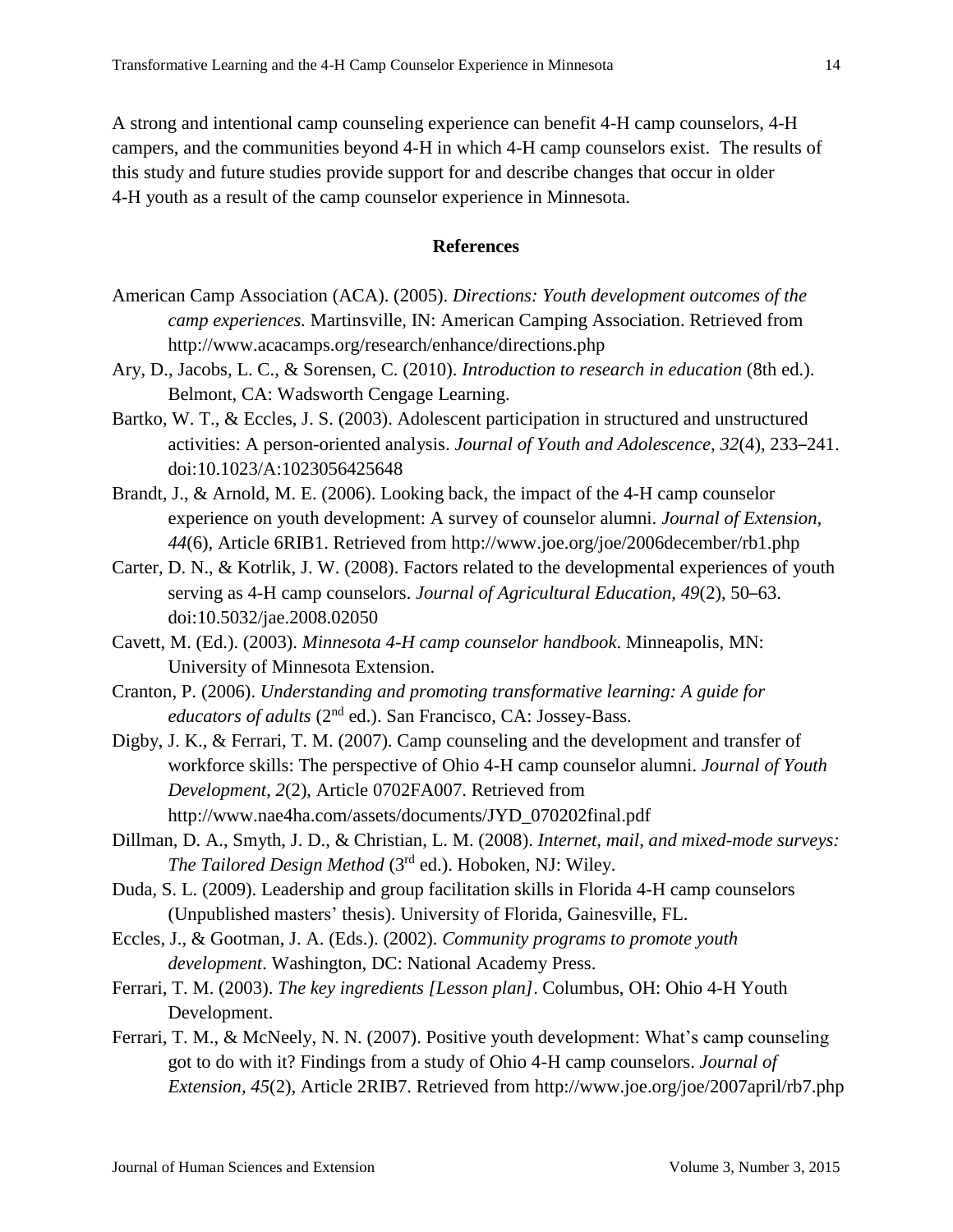- Ferrari, T. M., & Risch, L. S. (2013). *Exploring 4-H camp counseling as a context for developing responsibility.* Abstract of a presentation at the American Camp Association Camp Research Symposium, Dallas, TX. Retrieved from http://www.acacamps.org/research/connect/research-symposiums
- Forsythe, K., Matysik, R., & Nelson, K. (2004). *Impact of the 4-H camp counseling experience.* Department of Youth Development. Madison, WI: University of Wisconsin – Extension.
- Galloway, R., Bourdeau, V., Arnold, M., & Nott, B. D. (2013). Tying the design of your camp staff training to the delivery of desired youth outcomes. *Journal of Extension, 51*(4), Article 4IAW3. Retrieved from http://www.joe.org/joe/2013august/iw3.php
- Garst, B. A., & Bruce, F. A. (2003). Identifying 4-H camping outcomes using a standardized evaluation process across multiple 4-H educational centers. *Journal of Extension, 41*(3), Article 3RIB2. Retrieved from http://www.joe.org/joe/2003june/rb2.shtml
- Garst, B. A., Franz, N. K., Baughman, S., Smith, C., & Peters, B. (2009). "Growing without limitations:" Transformation among young adult camp staff. *Journal of Youth Development, 4*(1), Article 090401FA002. Retrieved from http://data.memberclicks.com/site/nae4a/JYD\_090401final.pdf
- Garst, B. A., & Johnson, J. (2005). Adolescent leadership skill development through residential 4-H camp counseling. *Journal of Extension, 43*(5), Article 5RIB5. Retrieved from http://www.joe.org/joe/2005october/rb5.shtml
- Genson, J. M. (2010). *Examining the interrelationship of motivation and place attachment in a residential 4-H camping environment* (Unpublished master's thesis). Virginia Polytechnic Institute and State University, Blacksburg, VA. Retrieved from http://hdl.handle.net/10919/32238
- Hansen, D. M., Larson, R. W., & Dworkin, J. B. (2003). What adolescents learn in organized youth activities: A survey of self-reported developmental experiences. *Journal of Research on Adolescence, 13*(1), 25–55. doi:10.1111/1532-7795.1301006
- Hendricks, P. A. (1996). *Developing youth curriculum using the Targeting Life Skills Model: Incorporating developmentally appropriate learning opportunities to assess impact of life skill development*. Ames, IA: Iowa State University Extension.
- Kerton, S., & Sinclair, A. J. (2010). Buying local organic food: A pathway to transformative learning. *Agriculture and Human Values, 27*(4), 401–413. doi:10.1007/s10460-009-9233- 6
- Larson, R. W. (2000). Toward a psychology of positive youth development. *American Psychologist, 55*(1), 170–183. doi:10.1037/0003-066X.55.1.170
- Lerner, R. M., Almerigi, J. B., Theokas, C., & Lerner, J. V. (2005). Positive youth development: A view of the issues. *The Journal of Early Adolescence, 25*(1), 10–16. doi:10.1177/0272431604273211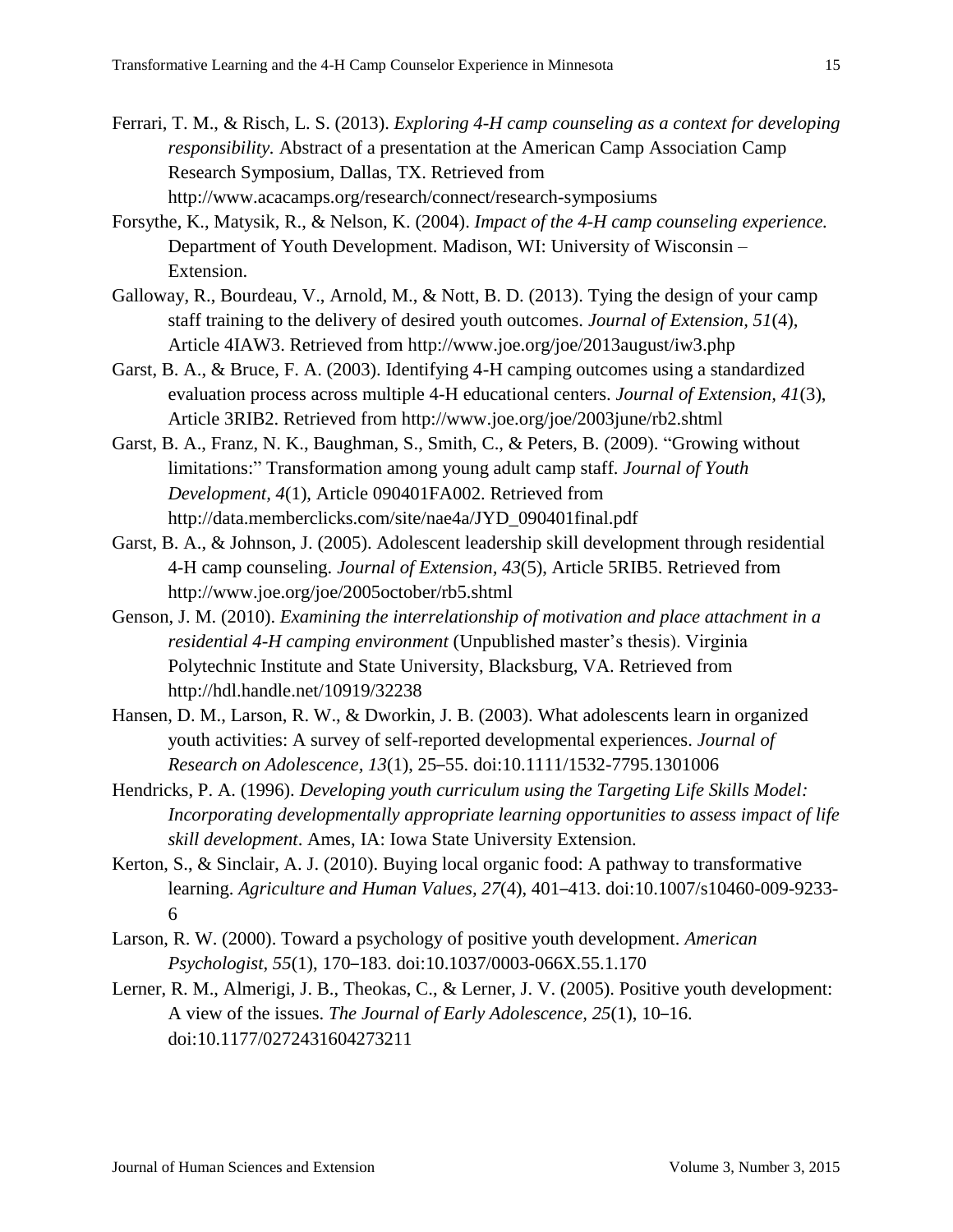- Mahoney, J. L., Larson, R. W., Eccles, J. S., & Lord, H. (2005). Organized activities as developmental contexts for children and adolescents. In J. L. Mahoney, R. W. Larson, & J. S. Eccles (Eds.), *Organized activities as contexts of development: Extracurricular activities, after-school and community programs* (pp. 3–22). Mahwah, NJ: Lawrence Erlbaum.
- Meyer, R. (2013). *Camping.* University of Minnesota Extension. Retrieved from http://www1.extension.umn.edu/youth/mn4-H/events/camping/index.html
- Mezirow, J. (1991). *Transformative dimensions of adult learning*. San Francisco, CA: Jossey-Bass.
- Mezirow, J. (Ed.). (2000). *Learning as transformation: Critical perspectives on a theory in progress.* San Francisco, CA: Jossey-Bass.
- National 4-H Council. (2015). *4-H essential elements.* Retrieved from http://www.4 h.org/resource-library/professional-development-learning/4-h-youth-development/youthdevelopment/essential-elements/
- Norman, M. N., & Jordan, J. C. (2006). *Using an experiential model in 4-H.* University of Florida – IFAS Extension. Retrieved from http://florida4h.org/clubs/files/101.10\_Using\_Experiential\_Learning\_Model.pdf
- O'Sullivan, E. (2002). The project and vision of transformative education: Integral transformative learning. In E. V. O'Sullivan, A. Morrell, & M. A. O'Connor (Eds.), *Expanding the boundaries of transformative learning* (pp. 1–12). New York, NY: Palgrave.
- Powell, G. M., Bixler, R. D., & Switzer, D. M. (2003). Perceptions of learning among new and returning seasonal camp staff. *Journal of Park and Recreation Administration, 21*(1), 61– 74. Retrieved from http://js.sagamorepub.com/jpra/article/view/1517/1483
- Robertson, D. L. (1996). Facilitating transformative learning: Attending to the dynamics of the educational helping relationship. *Adult Education Quarterly, 47*(1), 41–53. doi:10.1177/074171369604700104
- Roth, J. L., & Brooks-Gunn, J. (2003). What is a youth development program? Identification of defining principles. In F. Jacobs, D. Wertlieb, & R. M. Lerner (Eds.), *Handbook of applied developmental science: Promoting positive child, adolescent, and family development through research, policies, and programs: Vol. 2. Enhancing the life chances of youth and families: Contributions of programs, policies, and service systems* (pp. 197–223).Thousand Oaks, CA: Sage Publications.
- Slater, C. L. (2003). Generativity versus stagnation: An elaboration of Erikson's adult stage of human development. *Journal of Adult Development, 10*(1), 53–65. doi:10.1023/A:1020790820868
- Taylor, E. W. (1997). Building upon the theoretical debate: A critical review of the empirical studies of Mezirow's transformative learning theory. *Adult Education Quarterly, 48*(1), 34–59. doi:10.1177/074171369704800104